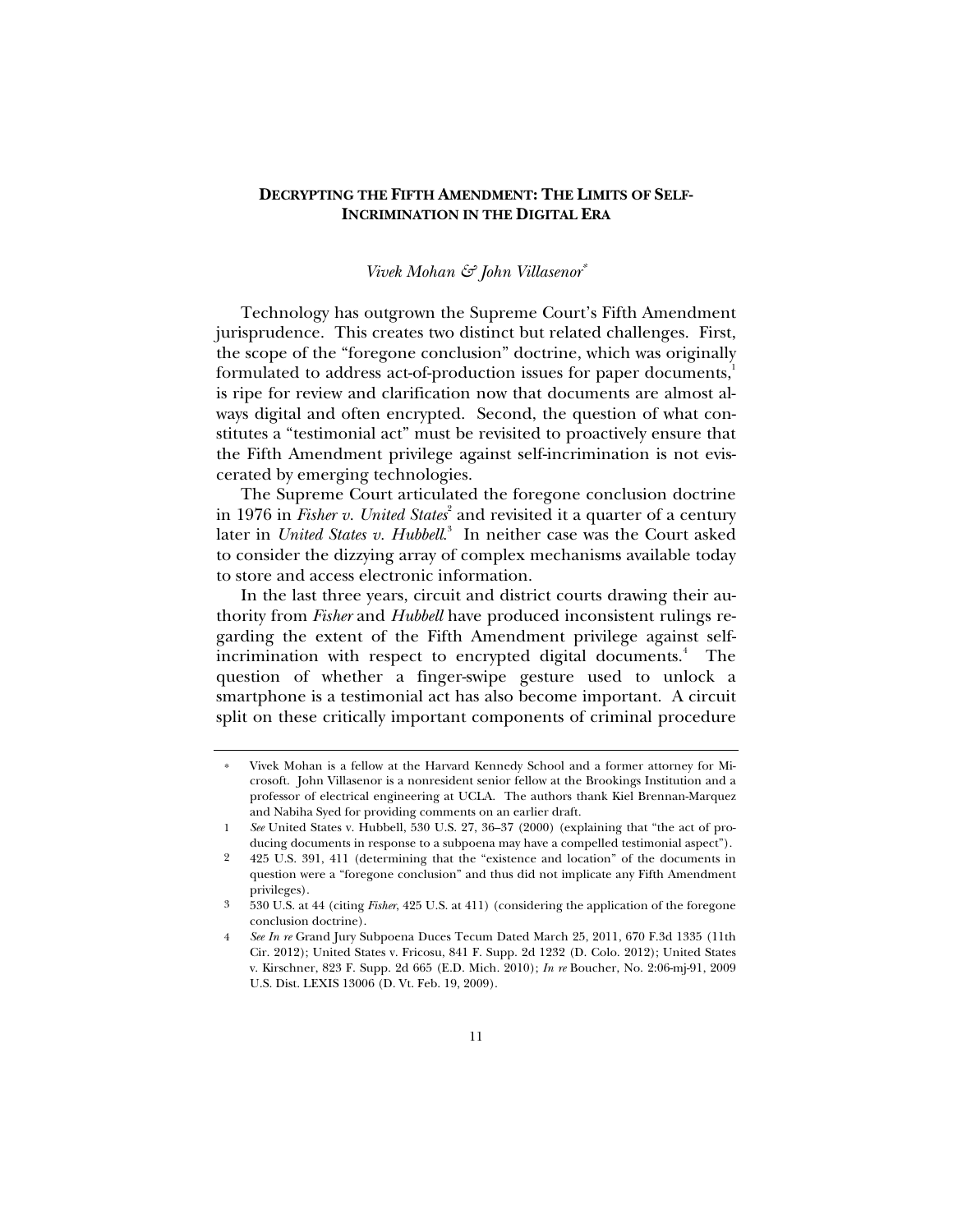is likely to occur in the near future. When presented the opportunity, the Supreme Court should clarify the contours of the foregone conclusion doctrine and the scope of testimonial acts in the digital era.

## I. INTRODUCTION

The Fifth Amendment guarantee that "[n]o person . . . shall be compelled in any criminal case to be a witness against himself,"<sup>5</sup> as with almost all constitutional text, has a long and distinguished line of jurisprudence that has shaped the contours of the privilege. The foregone conclusion doctrine, originally articulated by the Supreme Court in 1976, identified conditions under which compelled production of documents does not implicate the Fifth Amendment.<sup>6</sup> The doctrine turns directly on the distinction between testimonial and non-testimonial evidence<sup>7</sup>—a distinction that has become much more challenging in a world in which people interact with electronic information in increasingly varied ways. In addition, technological advancements that offer the prospect of being able to infer—and in some cases even directly observe—thought processes raise difficult questions of the scope of the Fifth Amendment protection.

In short, in an era when documents are almost always electronic, often encrypted, and increasingly stored in the "cloud," the current framework with respect to compelled production is inadequate to address the complex range of scenarios that are starting to arise. Today's courts thus face the unenviable challenge of engaging in contortions to fit the square peg of contemporary encryption and document storage methods into the round hole of existing Fifth Amendment doctrine. This is yet another manifestation of the ability of technological advancements to reshape the fundamental contours of constitutional protections.

We describe some key challenges that technological advances pose to the Fifth Amendment with respect to the act of production doctrine, and propose a set of prescriptive solutions that are better matched to today's technologies. In particular, we argue that courts have misapplied the Supreme Court's ruling in *Hubbell* by reading in a requirement of "location" rather than "possession."

It is important to note that we focus our analysis on circumstances where the government has an established right, through a validly executed search warrant, or other exception, such as a routine border

<sup>5</sup> U.S. CONST. amend V.

<sup>6</sup> *Fisher*, 425 U.S. at 411.

*Id.* at 408-11.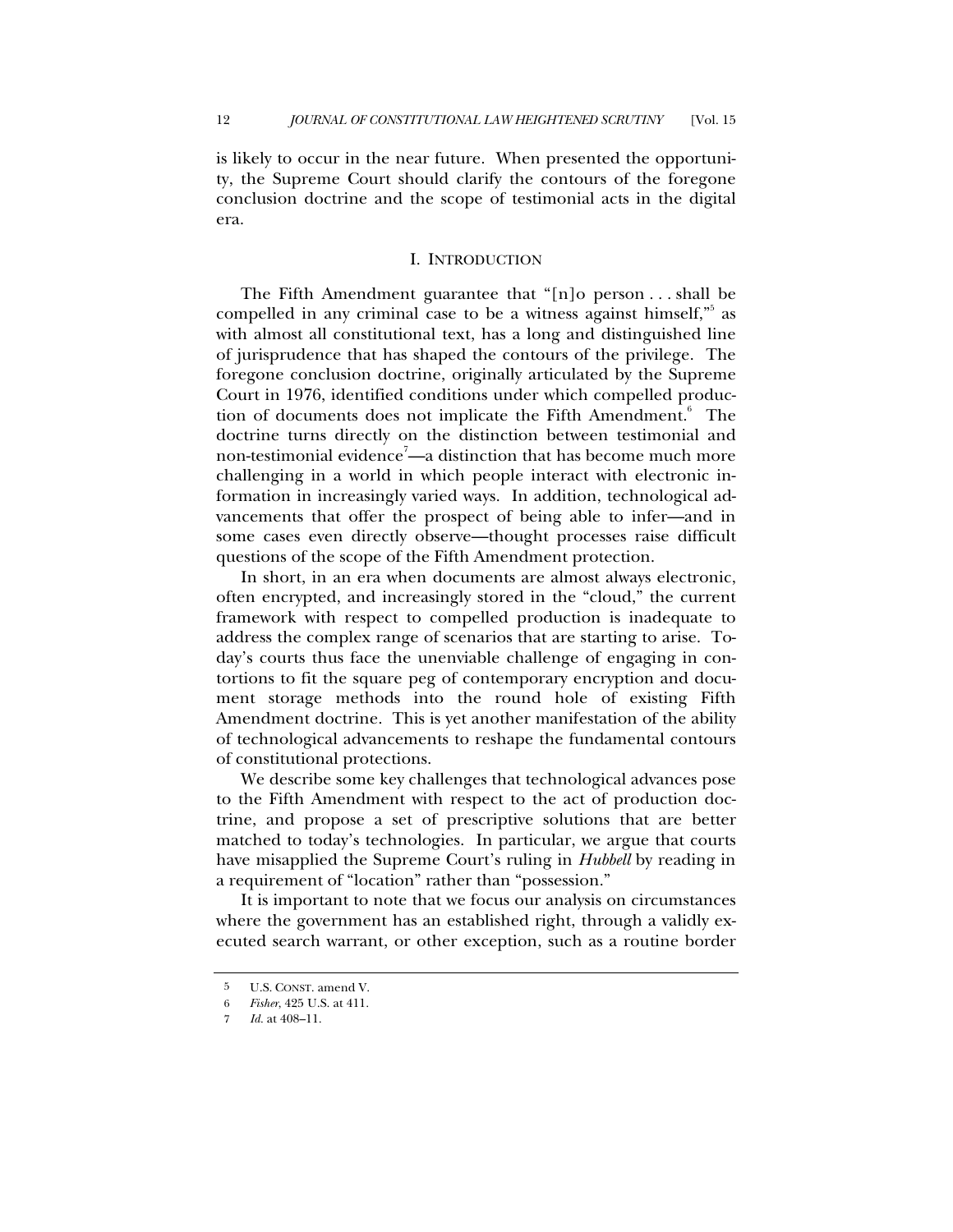search,<sup>8</sup> to conduct a search or seizure. We do not address Fourth Amendment considerations, which raise their own separate and important issues in light of technological advances.

## II. THE FOREGONE CONCLUSION DOCTRINE AND TESTIMONIAL ACTS

The Supreme Court has prefaced its inquiries into the Fifth Amendment by explaining that the oft-repeated term "privilege against self-incrimination" is "not an entirely accurate description of a person's constitutional protection against being 'compelled in any criminal case to be a witness against himself.'"<sup>9</sup> The limits of the privilege extend only to the compulsion of "incriminating communications . . . that are 'testimonial' in character."10 As the Court wrote in 1911, compelling a defendant to "yield possession of property that he no longer is entitled to keep" is a question "not of testimony but of surrender."<sup>11</sup>

Perhaps the test that most defines modern conceptions of the privilege comes from the 1957 case *Curcio v. United States.*<sup>12</sup> In 1956, Joseph Curcio, who was then the secretary-treasurer of Local 269 of the International Brotherhood of Teamsters in New York, was subpoenaed to produce the union's records.<sup>13</sup> During testimony before a grand jury, he stated that the records were not in his possession and then invoked his right against self-incrimination in refusing to state who held them or where they were stored.<sup>14</sup> Upon his refusal, the District Court found him guilty of criminal contempt and ordered him incarcerated.<sup>15</sup> The Second Circuit affirmed the conviction, but the Supreme Court overturned, holding that forcing a custodian to "testify orally as to the whereabouts of nonproduced records *requires him to disclose the contents of his own mind*. He might be compelled to convict himself out of his own mouth. That is contrary to the spirit and letter of the Fifth Amendment."<sup>16</sup>

The "contents of ... mind" language from  $Curvio<sup>17</sup>$  provided the basis for Justice Stevens' oft-cited 1988 dissent in *Doe v. United States*,

<sup>8</sup> *See* United States v. Flores-Montano*,* 541 U.S. 149, 152 (2004) (stating that conducting a routine border search does not require any basis for suspicion).

<sup>9</sup> United States v. Hubbell, 530 U.S. 27, 34 (2000).<br>10  $Id$ 

<sup>10</sup> *Id.*

<sup>11</sup> *In re* Harris, 221 U.S. 274, 279.

<sup>12 354</sup> U.S. 118.

<sup>13</sup> *Id.* at 119.

<sup>14</sup> *Id.*

<sup>15</sup> *Id.* at 121.

<sup>16</sup> *Id.* at 128 (emphasis added).

<sup>17</sup> *Id.*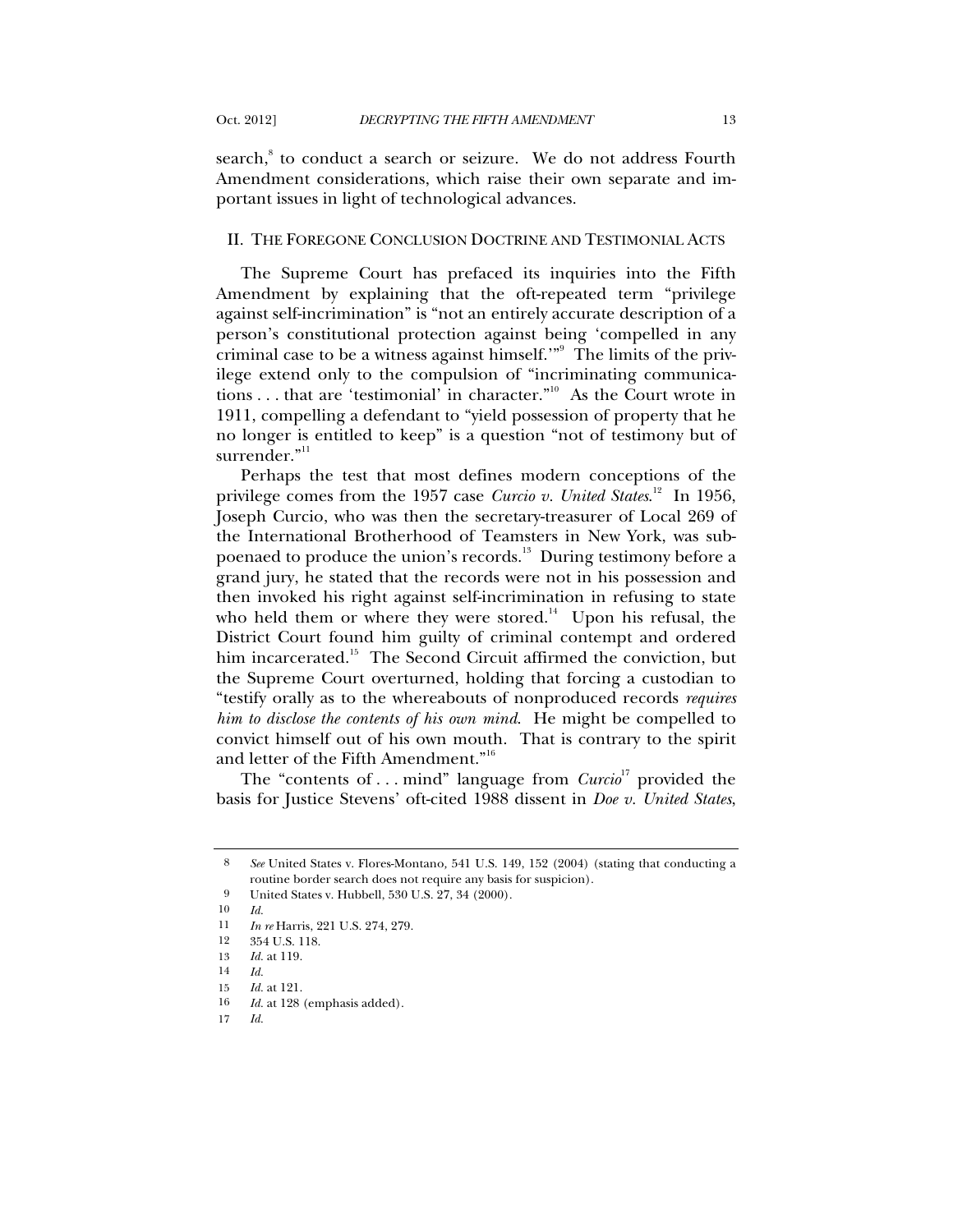where he wrote that a defendant may "be forced to surrender a key to a strongbox containing incriminating documents," but could not "be compelled to reveal the combination to his wall safe—by word or deed."<sup>18</sup> The majority incorporated this language in *dicta*.<sup>19</sup>

### *A. The Doctrine Articulated:* Fisher

In the 1976 case *Fisher v. United States*, attorneys refused to produce taxpayer documents sought by the IRS, citing their client's Fifth Amendment privilege.<sup>20</sup> The Supreme Court ruled for the IRS, and in its holding the Court articulated what has become known as the foregone conclusion doctrine, explaining that "the act of producing [the papers]—the only thing which the taxpayer is compelled to do would not itself involve testimonial self-incrimination.<sup>321</sup> The Court held that the government can compel production when the "existence and location [of documents] are a foregone conclusion and [the defendant] adds little or nothing to the sum total of the Government's information by conceding that he in fact has the papers."<sup>22</sup>

#### *B.* Hubbell*: The Last Word from the Supreme Court*

In the 2000 case *United States v. Hubbell*, a grand jury subpoenaed documents from an official who refused to comply, asserting his Fifth Amendment privilege.<sup>23</sup> The district court ordered the documents to be produced, and granted "use and derivative-use" immunity under 18 U.S.C. §  $6002.^{24}$  In a subsequent action challenging the use of these documents in a criminal case on Fifth Amendment grounds, the Supreme Court found Hubbell's production of documents to be a testimonial act, relying in large part on the lack of *a priori* government knowledge of the subpoenaed documents.<sup>25</sup>

The Court wrote that "the act of producing documents in response to a subpoena may have a compelled testimonial aspect," as "[i]t was unquestionably necessary for respondent to make extensive use of 'the contents of his own mind' in identifying the hundreds of documents responsive to the requests in the subpoena."<sup>26</sup> The Court

<sup>18 487</sup> U.S. 201, 219.

<sup>19</sup> *See id.* at 210 n.9.

<sup>20 425</sup> U.S. 391, 393–95.

<sup>21</sup> *Id.* at 411.

<sup>22</sup> *Id.* (citing *In re* Harris, 221 U.S. 274, 279 (1911)).

<sup>23 530</sup> U.S. 27, 31.

<sup>24</sup> *Id.* at 38 (citing Kastigar v. United States, 406 U.S. 441 (1972)).

<sup>25</sup> *Id.* 41–43.

<sup>26</sup> *Id.* at 36, 43 (citing Curcio v. United States, 354 U.S. 118, 128 (1957); Doe v. United States, 487 U.S. 201, 210 (1988)).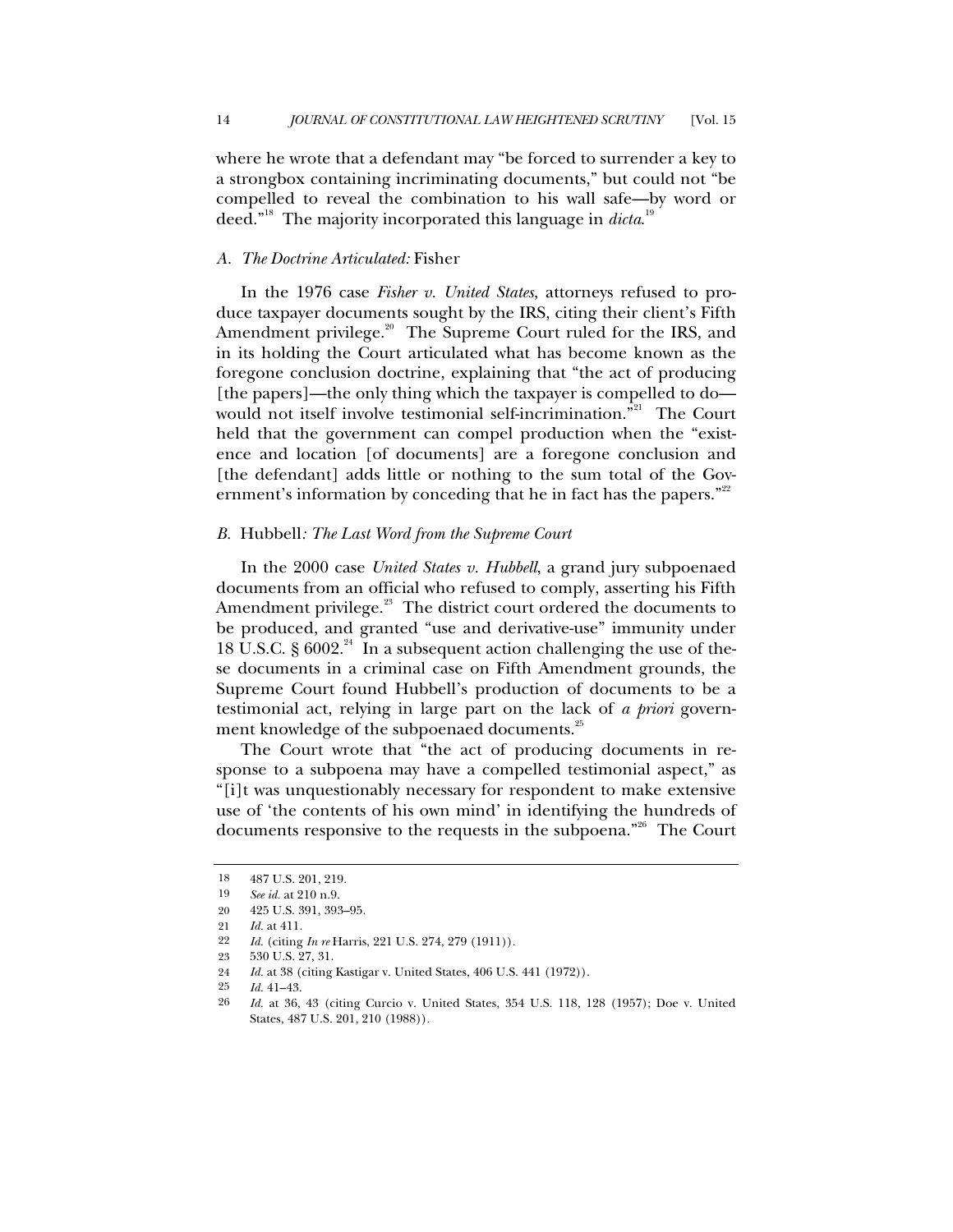also noted that the act of production and the custodian's compelled testimony as to whether all documents demanded have been produced "certainly communicate information about the existence, custody, and authenticity of the documents."<sup>27</sup>

It has been observed that the *Hubbell* Court may have gone farther than merely contrasting the facts in *Hubbell* from those in *Fisher*, reading the case as expressing doubt as to the prudential applicability of the foregone conclusion doctrine.<sup>28</sup> The *Hubbell* Court lamented the lack of clarity in the foregone conclusion doctrine, and in *dicta* established the vague standard that would be applied by lower courts in subsequent years:

Whatever the scope of this "foregone conclusion" rationale, the facts of this case plainly fall outside of it. While in *Fisher* the Government already knew that the documents were in the attorneys' possession and could independently confirm their existence and authenticity through the accountants who created them, here the Government has not shown that it had any prior knowledge of either the existence or the whereabouts of the  $13,120$  pages of documents ultimately produced by respondent.<sup>2</sup>

#### *C.* Ponds *and the Reasonable Particularity Standard*

Lower courts have applied a standard requiring a showing of "existence, custody, and authenticity," drawing authority from the Court's language in *Hubbell*. 30 The Supreme Court heard *Hubbell* on *certiorari* from the D.C. Circuit, and affirmed the decision of the lower court.<sup>31</sup> However, the Supreme Court did not adopt the exact wording of the D.C. Circuit, which had suggested that for a response to a subpoena request to be non-testimonial in nature, the government must "'establish[] its [pre-subpoena] knowledge of the existence, possession, and authenticity of the subpoenaed documents with '*reasonable particularity*'' such that 'the communication inherent in the act of production can be considered a foregone conclusion.'"32 Instead, the Supreme Court left *Hubbell* with the broader "existence, control, and authenticity" standard, declining to adopt the proposed standard of "reasonable particularity."

<sup>27</sup> *Id.* at 37.

<sup>28</sup> *See* Mark A. Cowen, Note, *The Act-of-Production Privilege Post-*Hubbell*:* United States v. Ponds *and the Relevance of the "Reasonable Particularity" and "Foregone Conclusion" Doctrines*, 17 GEO. MASON L. REV. 863, 873 (2010).

<sup>29</sup> *Hubbell*, 530 U.S. at 44–45.

<sup>30</sup> *See id.* at 37, 41.

<sup>31</sup> *See id.* at 46.

<sup>32</sup> United States v. Ponds, 454 F.3d 313, 324 (D.C. Cir. 2006) (emphasis added) (quoting United States v. Hubbell, 167 F.3d 552, 579 (D.C. Cir. 1999)).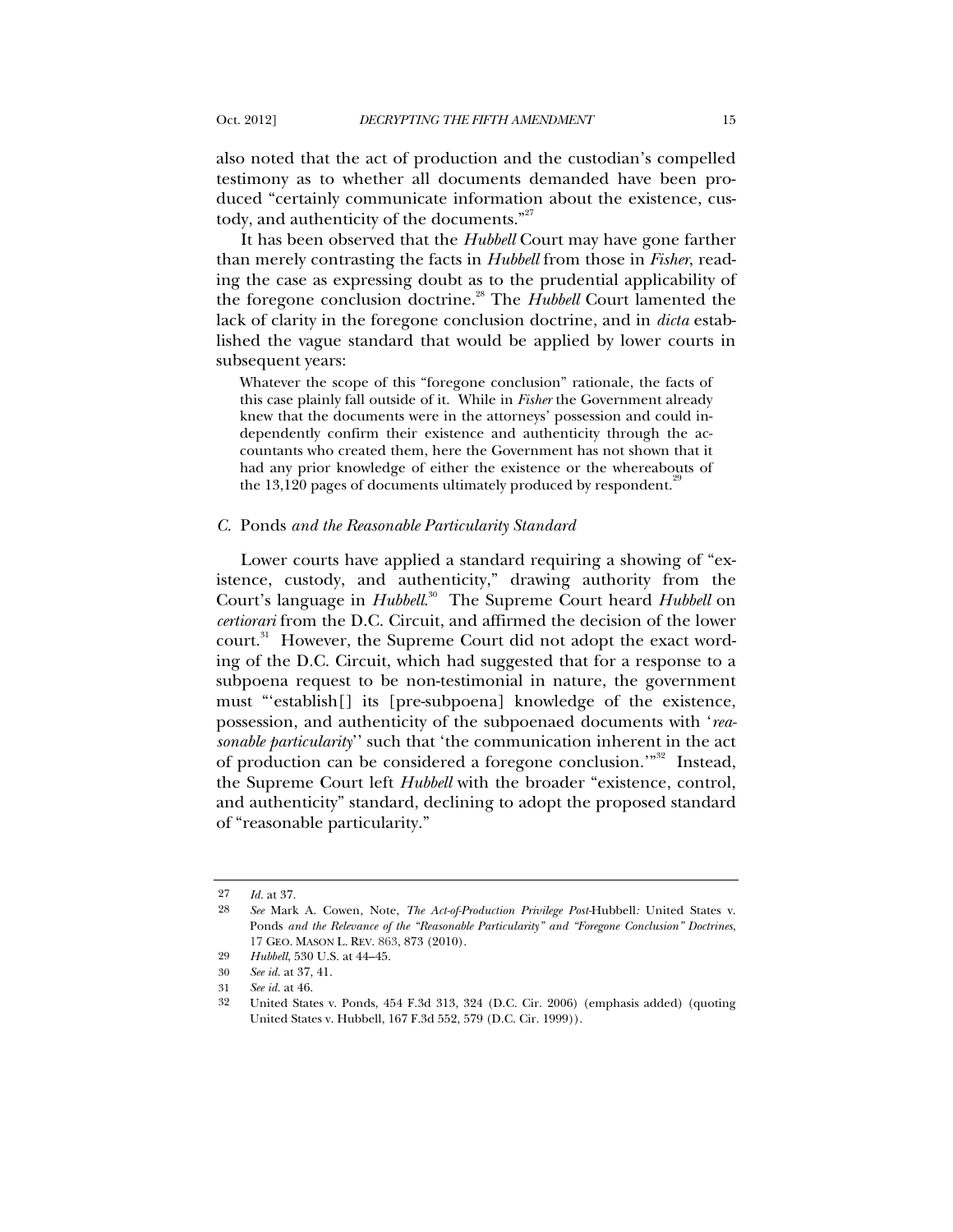Despite the Supreme Court's actions in *Hubbell*, in the 2006 case *United States v. Ponds*, the D.C. Circuit nevertheless decided to readopt the "reasonable particularity" standard it had proposed in its own *Hubbell* decision.<sup>33</sup> The D.C. Circuit justified its decision to do so by noting that its earlier decision in *Hubbell* had not been overturned, and further, that this standard had been adopted by the Ninth Circuit. $34$  It has since been adopted by the Eleventh Circuit as well.<sup>35</sup>

### *D. Defining the Boundaries of "Testimony"*

In considering the limits of behavior that constitutes testimonial communication, the Court held in 1966 that the Fifth Amendment "offers no protection against compulsion to submit to fingerprinting, photographing, or measurements, to write or speak for identification, to appear in court, to stand, to assume a stance, to walk, or to make a particular gesture."36 The Court in *Hubbell* pointed to a long line of case law that establishes that a criminal suspect may be

[C]ompelled to put on a shirt, to provide a blood sample or handwriting exemplar, or to make a recording of his voice. The act of exhibiting such physical characteristics is not the same as a sworn communication by a witness that relates either express or implied assertions of fact or belief.<sup>37</sup>

However, commentators have noted the long history of inconsistency and unpredictability in divining what qualifies as a testimonial act. $38$  For example, Allen and Mace have noted that attempts to reconcile the use of machines to interpret non-vocal physiological responses to stimuli with existing "testimonial" doctrine "feeds the sense that there is a conceptual hole at the middle of the Fifth Amendment<sup>"39</sup>

#### III. COMPELLED DECRYPTION: RECENT RULINGS

Encryption poses clear challenges for applying the foregone conclusion doctrine. Today's encryption technologies are sufficiently advanced to effectively block any attempt at a brute force attack: While

<sup>33</sup> *Id.* at 320–21.

<sup>34</sup> *Id.* (citing *In re* Grand Jury Subpoena Dated April 18, 2003, 383 F.3d 905, 910 (9th Cir. 2004)).

<sup>35</sup> *See In re* Grand Jury Subpoena Duces Tecum Dated March 25, 2011, 670 F.3d 1335, 1344 (11th Cir. 2012).

<sup>36</sup> Schmerber v. California, 384 U.S. 757, 764 (1966).

<sup>37</sup> United States v. Hubbell, 530 U.S. 27, 35 (2000) (citing Pennsylvania v. Muniz, 496 U.S. 582, 594–98 (1990)).

<sup>38</sup> *See* Ronald J. Allen & M. Kristin Mace, *The Self-Incrimination Clause Explained and its Future Predicted,* 94 J. CRIM. L. & CRIMINOLOGY 243 (2004).

<sup>39</sup> *Id.* at 249.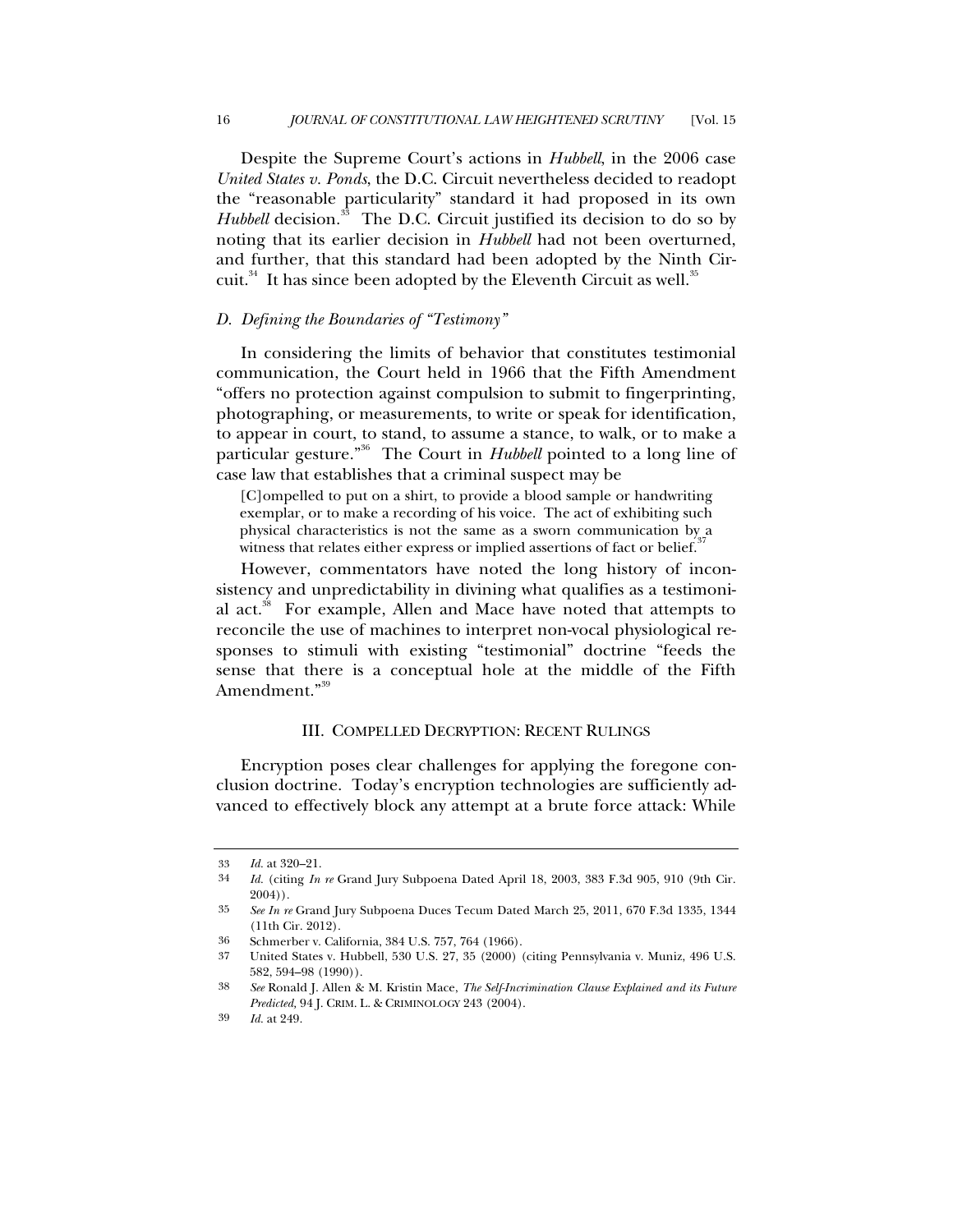in theory it is possible to attempt every possible password, the number of possible combinations means that such an attack would stand almost no chance of succeeding in any reasonable time frame. This was explicitly noted by prosecutors in *In re Boucher*, who had seized a laptop computer but were unable to decrypt its contents: "The government is not able to open the encrypted files without knowing the password. In order to gain access . . . the government is using an automated system which attempts to guess the password, a process that could take years."40

An additional complication is that encryption can be used to scramble the entire contents of a hard drive or other storage device, making it impossible to distinguish ones and zeros that might represent a document from ones and zeros that are nothing but empty storage space.<sup>41</sup> This aspect of encryption is unique to digital storage media. Encryption, of course, is not new, having played a role in historical events such as the failed 1586 plot to assassinate Queen Elizabeth and place Mary Queen of Scots on the throne<sup>42</sup> and the German Enigma machines used during World War II.<sup>43</sup> But an encrypted paper document is typically identifiable as exactly that, and there is no difficulty in distinguishing it from the empty space that may sit above it in a storage box. By contrast, an encrypted digital document can be impossible to separate from its digital surroundings, regardless of whether those surroundings contain other documents or the digital equivalent of empty space. This raises obvious challenges with respect to establishing the existence and location of documents as required by the foregone conclusion doctrine.

In various district courts around the country, we have seen judges struggle to apply the Court's "existence, custody, and authenticity" and "foregone conclusion" standards in cases where the government requires a password to access encrypted files on a digital storage device that the government has in its possession.

<sup>40</sup> No. 2:06-mj-91, 2009 U.S. Dist. LEXIS 13006, at \*5–6 (D. Vt. Feb. 19, 2009).

<sup>41</sup> See, for example, TrueCrypt: "Until decrypted, a TrueCrypt partition/device appears to consist of nothing more than random data (it does not contain any kind of 'signature'). Therefore, it should be impossible to prove that a partition or a device is a TrueCrypt volume or that it has been encrypted (provided that the security requirements and precautions listed in the chapter *Security Requirements and Precautions* are followed)." *Plausible Deniability*, TRUECRYPT, http://www.truecrypt.org/docs/?s=plausible-deniability (last visited Oct. 5, 2012).

<sup>42</sup> *See* SIMON SINGH, THE CODE BOOK: THE SCIENCE OF SECRECY FROM ANCIENT EGYPT TO QUANTUM CRYPTOGRAPHY 1–3 (1999).

<sup>43</sup> *See id.* at 181.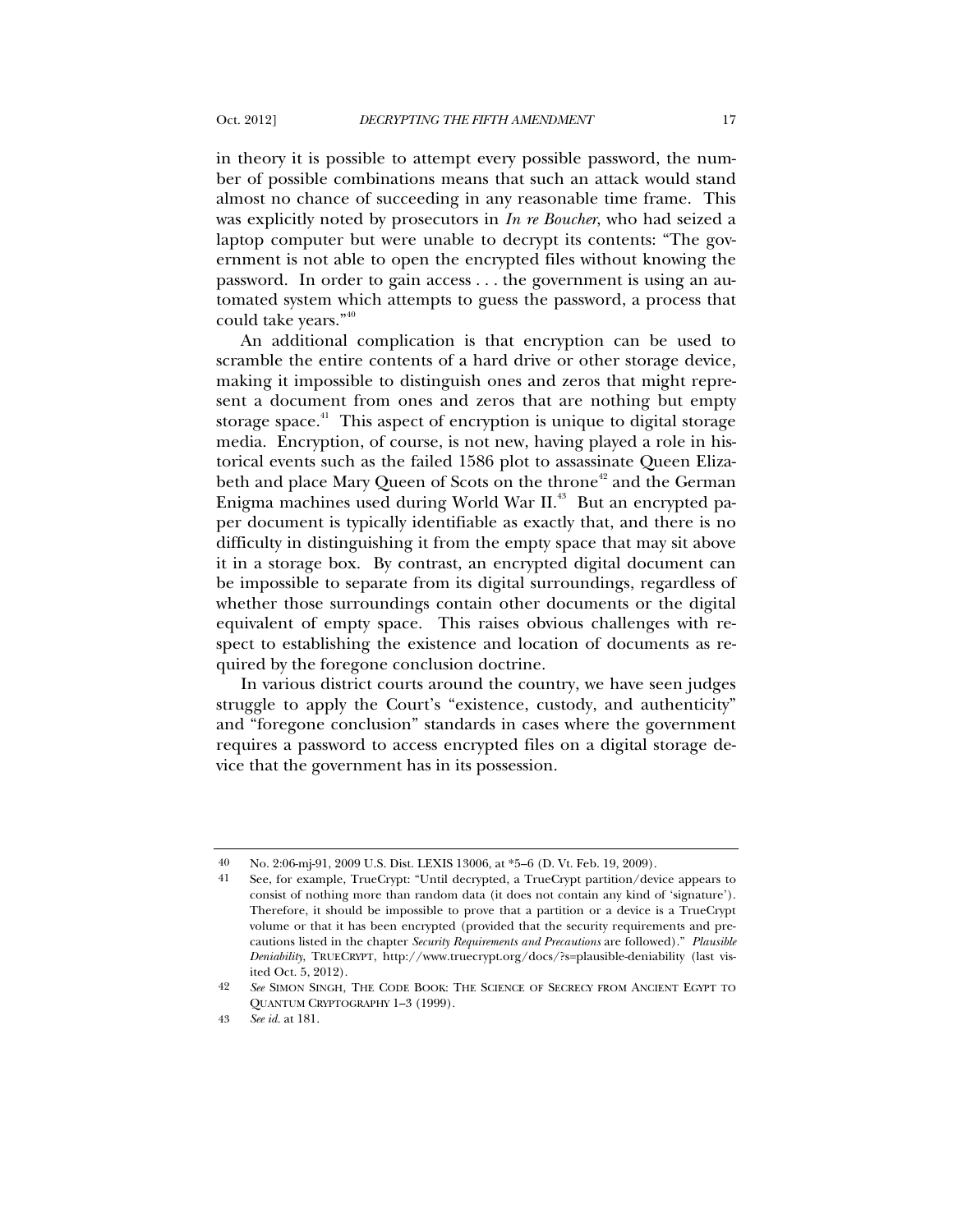#### *A.* Kirschner

In *United States v. Kirschner*, the Eastern District of Michigan held in a 2010 ruling that a grand jury subpoena, issued without immunity, requiring the defendant to divulge the password to decrypt an encrypted hard drive, would violate his Fifth Amendment privilege.<sup>44</sup> Noting that "the government is not seeking documents or objects—it is seeking testimony from the Defendant, requiring him to divulge through his mental processes his password—that will be used to incriminate him," the court quashed the subpoena, "thereby protecting [the Defendant's] invocation of his Fifth Amendment privilege against compelled self-incrimination."<sup>45</sup>

#### *B.* Boucher

In *In re Boucher*, a government agent examined, with the defendant's assistance, an encrypted drive on a laptop and ascertained that it contained incriminating files.<sup>46</sup> The defendant later sought to invoke his Fifth Amendment privilege in refusing subsequent requests to divulge his password.<sup>47</sup> The District of Vermont, in rejecting the assertion of the privilege, held in 2009 that "providing access to the unencrypted [] drive 'adds little or nothing to the sum total of the Government's information' about the existence and location of files that may contain incriminating information."<sup>48</sup> Additionally, the court noted that the "act of producing an unencrypted version of the [] drive likewise is not necessary to authenticate it. He has already admitted to possession . . . and provided the Government with ac $cess \dots$ ."

# *C.* Fricosu

In *United States v. Fricosu*, the government recorded conversations between the defendant and a third party that suggested that encrypted files on a seized laptop contained incriminating files.<sup>50</sup> The case was heard in the District of Colorado, which as part of the Tenth Circuit has not adopted the reasonable particularity standard. In January 2012, the District of Colorado ordered the defendant to supply

<sup>44 823</sup> F. Supp. 2d 665.<br>45 *Id at* 669

*Id.* at 669.

<sup>46</sup> No. 2:06-mj-91, 2009 U.S. Dist. LEXIS 13006, at \*4–5 (D. Vt. Feb. 19, 2009).

<sup>47</sup> *Id.* at \*2.

<sup>48</sup> *Id.* at \*9 (quoting Fisher v. United States, 425 U.S. 391, 411 (1976)).<br>49 *Id.* at \*9–10

*Id.* at  $*9-10$ .

<sup>50 841</sup> F. Supp. 2d 1232, 1235 (D. Colo. 2012).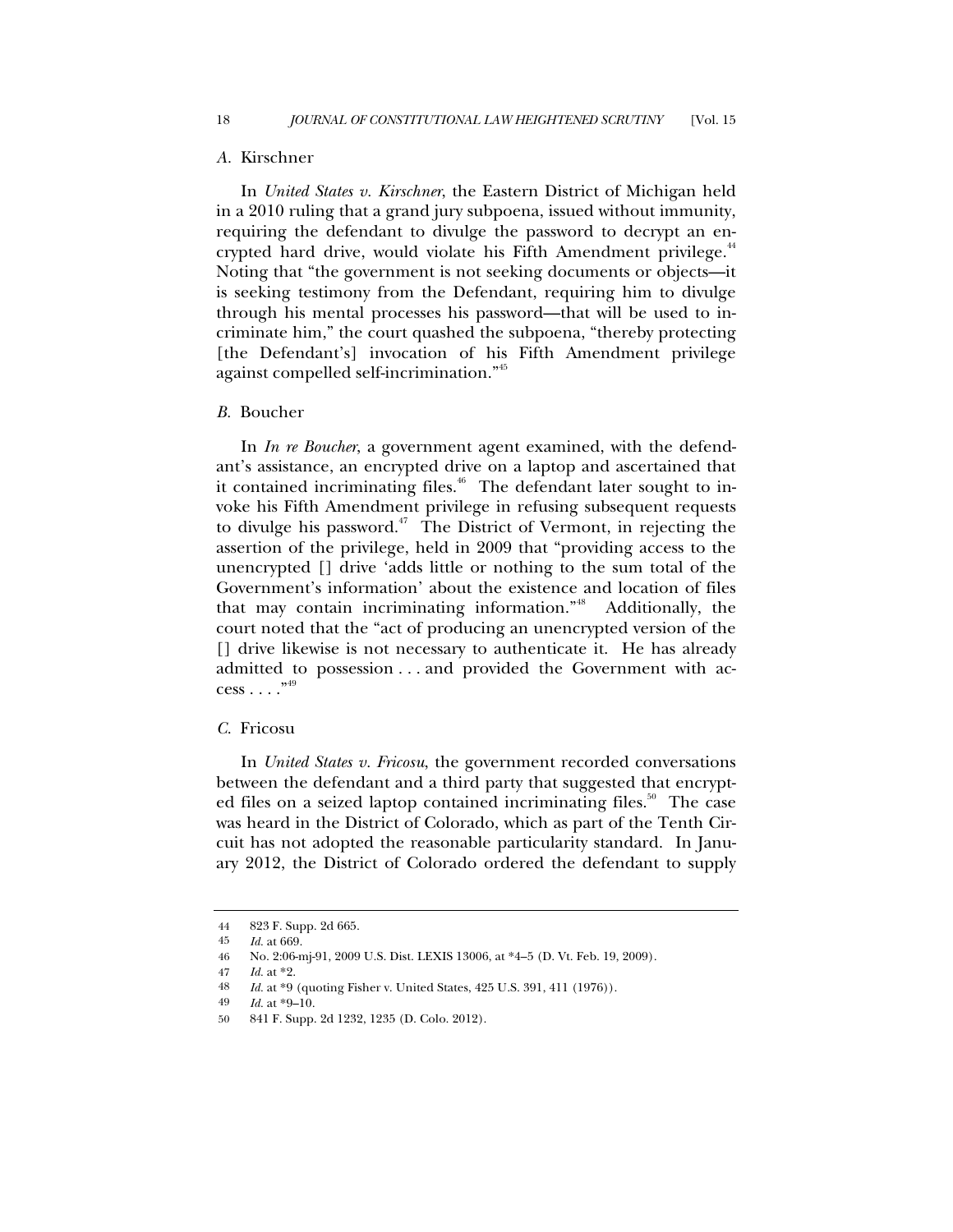the password to decrypt the laptop under the foregone conclusion doctrine, arguing that "[t]he fact that [the government] does not know the specific content of any specific documents is not a barrier to production."<sup>51</sup> While the case might have received further attention at the circuit level, the issue of compelled decryption of the seized laptop was rendered moot when the government was able to decrypt the drive without the defendant's assistance.<sup>52</sup>

## *D. The Eleventh Circuit*

One of the most expansive recent rulings to address compelled decryption was issued by the Eleventh Circuit in February 2012 in *In re Grand Jury Subpoena Duces Tecum Dated March 25, 2011*. 53 In October 2010, law enforcement agents pursuing a child pornography investigation tracked a Florida man suspected of sharing illegal images to a hotel room in California.<sup>54</sup> After obtaining a search warrant, they raided the room, seizing computers and hard drives with nearly five terabytes of total storage capacity.<sup>55</sup> However, they soon hit a roadblock: Portions of the hard drives had been encrypted and were unreadable without a password.<sup>56</sup> The suspect refused to decrypt the drives, and a federal district court in Florida held him in contempt and ordered him incarcerated.<sup>57</sup>

In February 2012, the Eleventh Circuit Court of Appeals overturned the contempt holding, ruling that the suspect's refusal was protected under the Fifth Amendment right against selfincrimination.58 The court applied the *Ponds* "reasonable particularity" standard, noting that

[I]f the Government is unaware of a particular file name, it still must show with some reasonable particularity that it seeks a certain file and is aware, based on other information, that (1) the file exists in some specified location, (2) the file is possessed by the target of the subpoena, and (3) the file is authentic. Thus, although the Government need not know the name of a particular file or account, it still must be able to establish that a file or account, whatever its label, does in fact exist.

<sup>51</sup> *Id.* at 1237.

<sup>52</sup> *See* David Kravets, *Constitutional Showdown Voided: Feds Decrypt Laptop Without Defendant's Help*, WIRED (Feb. 29, 2012, 5:17 PM), http://www.wired.com/threatlevel/2012/02/ decryption-flap-mooted/.

 <sup>53 670</sup> F.3d 1335.

 <sup>54</sup> *Id.* at 1339.

<sup>55</sup> *Id.*

<sup>56</sup> *Id.*

 <sup>57</sup> *Id.* at 1340.

<sup>58</sup> *Id.* at 1341.

<sup>59</sup> *Id.* at 1349 (citation omitted).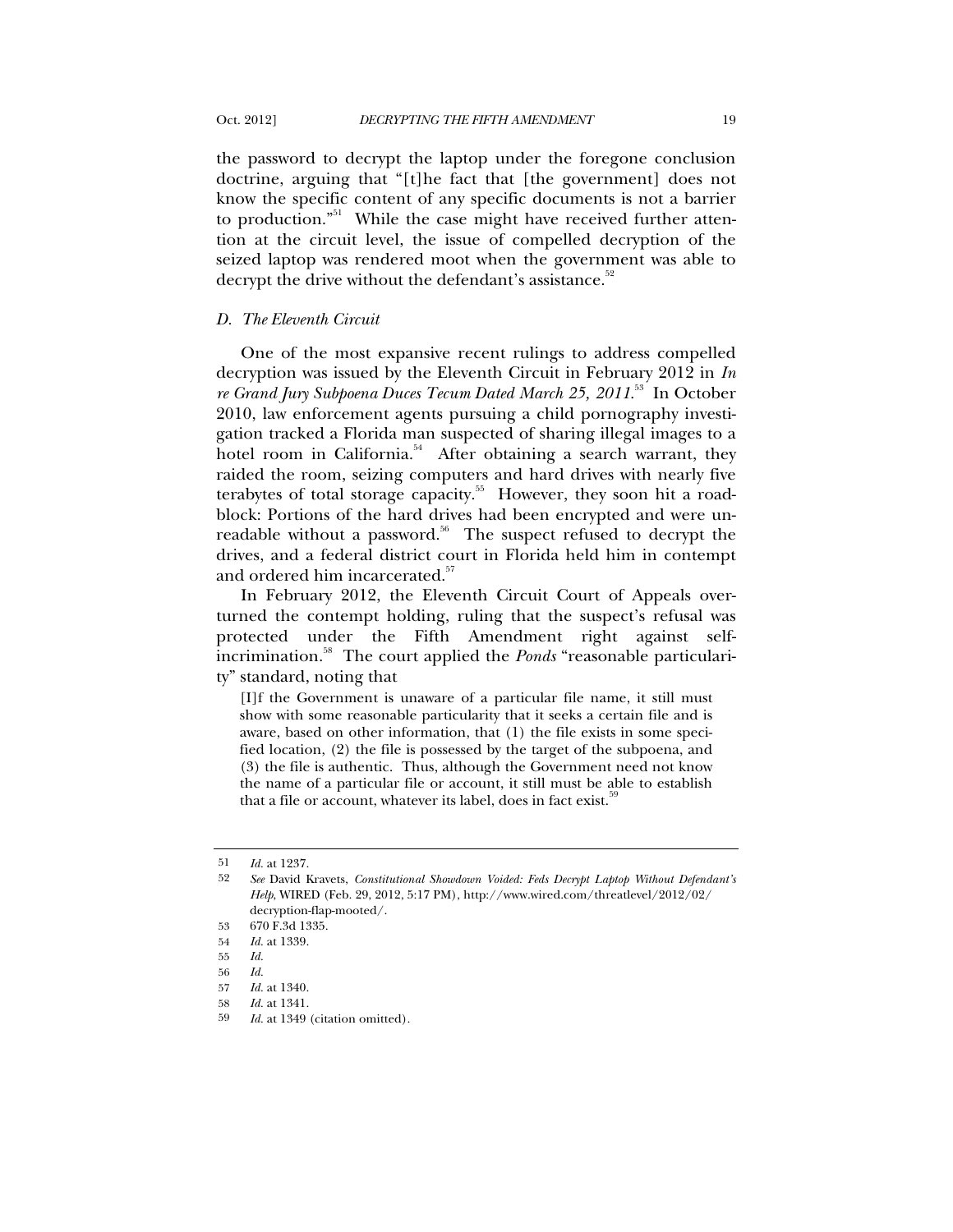# IV. SHOULD "LOCATION" BE A PRONG OF THE FOREGONE CONCLUSION DOCTRINE?

Digital encryption raises, in a new context, the same two foundational issues—specificity of *a priori* government knowledge, and the bounds of testimony—that have underpinned much of the case law relating to the foregone conclusion doctrine: First, to what level of specificity must the government have knowledge regarding encrypted documents before it can compel decryption? And second, under what circumstances is the act of providing the government information that might help it decrypt documents testimonial?

### *A. Is "Reasonable Particularity" a Reasonable Standard?*

The Ninth, Eleventh, and D.C. Circuits have adopted the "reasonable particularity" standard under the auspices of the "existence, custody, and authenticity" framework elaborated in *Hubbell*. Application of this framework would seem to indicate that absent external, prior verification of incriminating documents, as was the case in *Boucher*, the technological capabilities in commercially available encryption software present a nearly insurmountable hurdle for the government to use the foregone conclusion doctrine to compel decryption of an encrypted storage device.

However, it is not at all clear that the reasonable particularity standard will be adopted by the other circuits. It is even less clear that the "reasonable particularity" standard is the correct rule—either in terms of the Supreme Court's jurisprudence in *Hubbell* or in terms of current technologies. Given that the Supreme Court was specifically presented with the "reasonable particularity" standard in *Hubbell* and chose not to adopt it, there is a question as to whether its continued application at the circuit level is proper.

## *B. Clouding the Concept of "Location"*

More fundamentally, the right question to ask may not be whether the location must be known with "reasonable particularity," but whether location is an appropriate test to apply at all. The term "location" suggests a specific, physically identifiable device or place that contains the documents in question. This is ill-matched to an environment for storing and exchanging documents that is increasingly based on cloud computing, which of course is designed in part to abstract away the need to know or track location.

Unsurprisingly, determining the location of a document stored in the cloud is difficult. A user of Google Docs or Amazon's cloud-based Simple Storage Service typically has no information regarding what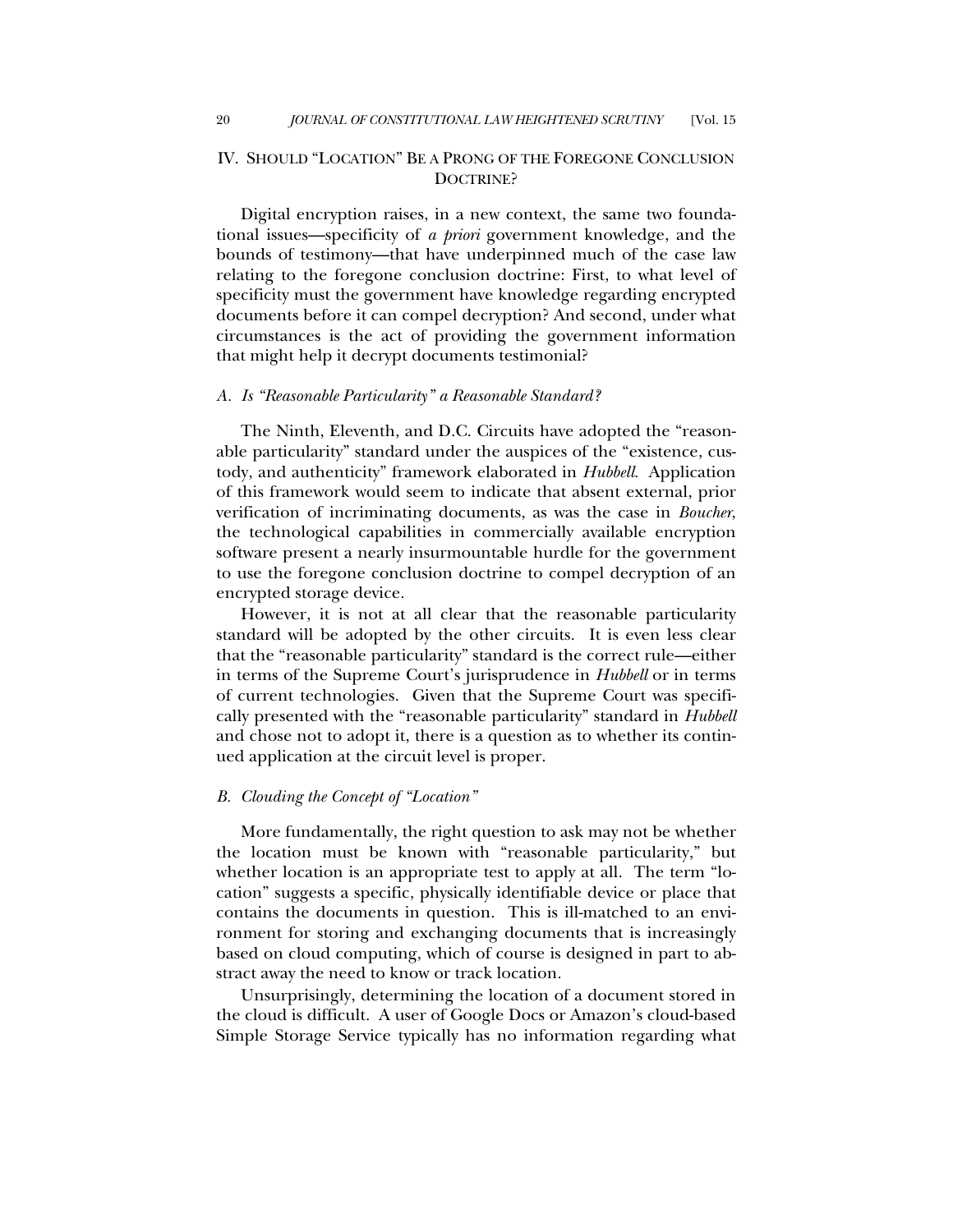specific physical storage device is used to store his or her documents. In addition, in many cases the location of a document may be dynamic. A document can initially be stored in one place, and then repeatedly moved by a cloud service provider as part of a resource rebalancing process. The cloud service provider might sometimes choose to store multiple copies of a document, or to partition a single copy of the document into separately stored fragments. All of these actions would of course be invisible to the document owner.

Investigators aiming to identify the location of a particular document stored on the cloud would need to (1) determine the suspect's cloud service provider, (2) identify the location of the (likely encrypted) data controlled by the suspect, and (3) identify which subset of that data was associated with the desired document. Clearly, these steps would involve many hurdles.

It is also possible to envision ways for a document owner to use cloud computing in a manner intentionally structured to challenge the very concept of location. Consider, for example, software designed to take a single document, partition it into thousands of fragments, and store each of those fragments on a different peer-to-peer server somewhere on the Internet. There would not even need to be a single master map identifying the location of each fragment; that map itself could be stored in a distributed manner, or woven into the document's data fragments. To further complicate matters, software could be designed to automatically move the document fragments every few hours, or even every few seconds. The result would be a document stored on a literally global scale across a constantly shifting mosaic of servers.

What is the location of such a document that is, in a sense, both nowhere and everywhere? Clearly, it would be impossible for authorities to meet the *Ponds* standard of identifying the document's location to "reasonable particularity" when attempting to compel production. Even if authorities were somehow able to obtain a list of the relevant server locations at a particular snapshot in time, the list would be obsolete by the time they petitioned a court to compel production. Even in the absence of the "reasonable particularity" standard, the foregone conclusion doctrine's requirement with respect to "location" is clearly ill-suited for these types of scenarios.

It is tempting here to create a distinction between the Fifth Amendment as applied to the physical world from that as applied to the digital domain. However, creating one set of constitutional standards for digital or digitally stored information and another set of standards for the "physical world" is problematic for a number of reasons. Not only would this raise consistency issues, but there is also a threshold question of whether digital and physical domains can be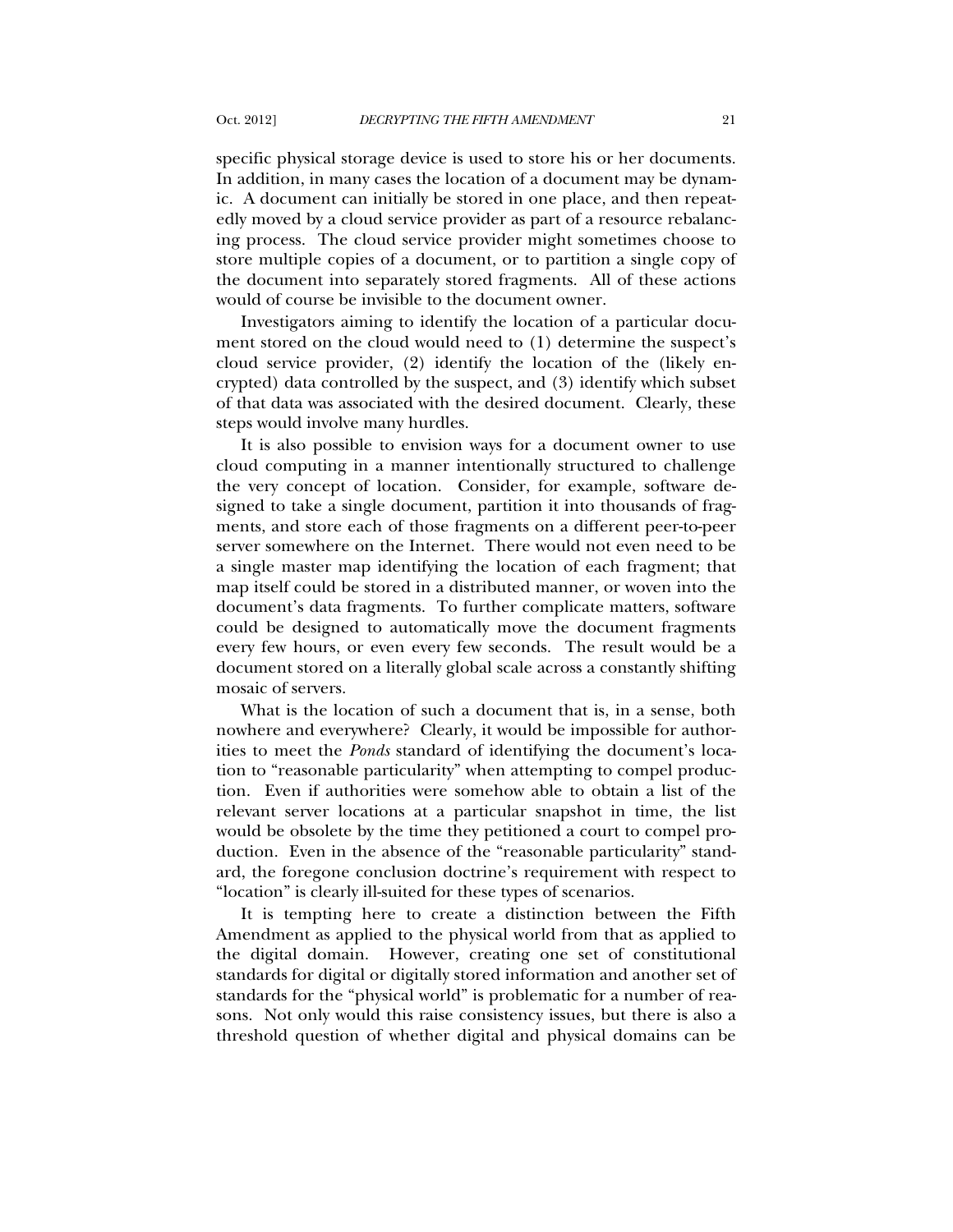realistically distinguished. Digital information which exists at one or more locations unknown even to its owner does still physically reside on real storage devices—and as computers find their ways into heretofore unexpected aspects of our daily lives, proposing to distinguish physical and digital as separate domains for purposes of the foregone conclusion doctrine would be improper. The better approach is to update the doctrine so that it can be applied more ably to both domains.

#### *C.* Hubbell *and* Fisher *Reconsidered*

In that context, a closer reading of *Hubbell* is instructive. *Hubbell* did not codify an interpretation of the Constitution that would require the government to specify the "location," or "whereabouts," of information to fulfill the requirements of the foregone conclusion doctrine. Instead, the *Hubbell* Court expressed doubt that the government could fulfill the requirements of the foregone conclusion doctrine where it "has not shown that it had any prior knowledge of either the existence or the whereabouts<sup>"60</sup> of the documents.

The Court in *Hubbell* discussed the foregone conclusion doctrine in the *negative* and never expressly stated that both existence and location must be specified for the government to prevail when seeking to apply the foregone conclusion doctrine. Instead, the *Hubbell* Court repeatedly stated that the foregone conclusion doctrine is *inapplicable* when a defendant is compelled to provide information regarding the existence, possession (or control), or authenticity of documents.<sup>6</sup>

It is quite possible for the government to show knowledge of existence, possession, and authenticity without specifying the technologically problematic "location" of such information. Thus, there is a path that is fully consistent with *Hubbell* to removing the explicit requirement of location and, along with it, the question of whether location must be known with reasonable particularity.

It could be argued that *Fisher* gives more weight to location than *Hubbell*. Consider *Fisher*'s oft-cited holding that "[t]he existence and location of the papers are a foregone conclusion and the taxpayer adds little or nothing to the sum total of the Government's information by conceding that he in fact has the papers."62 However, the *Fisher* Court also stated that "[i]t is doubtful that implicitly admitting the existence and possession of the papers rises to the level of testi-

<sup>60</sup> United States v. Hubbell, 530 U.S. 27, 45 (2000).

<sup>61</sup> *See id.* at 41, 43–45.

<sup>62</sup> Fisher v. United States, 425 U.S. 391, 411 (1976).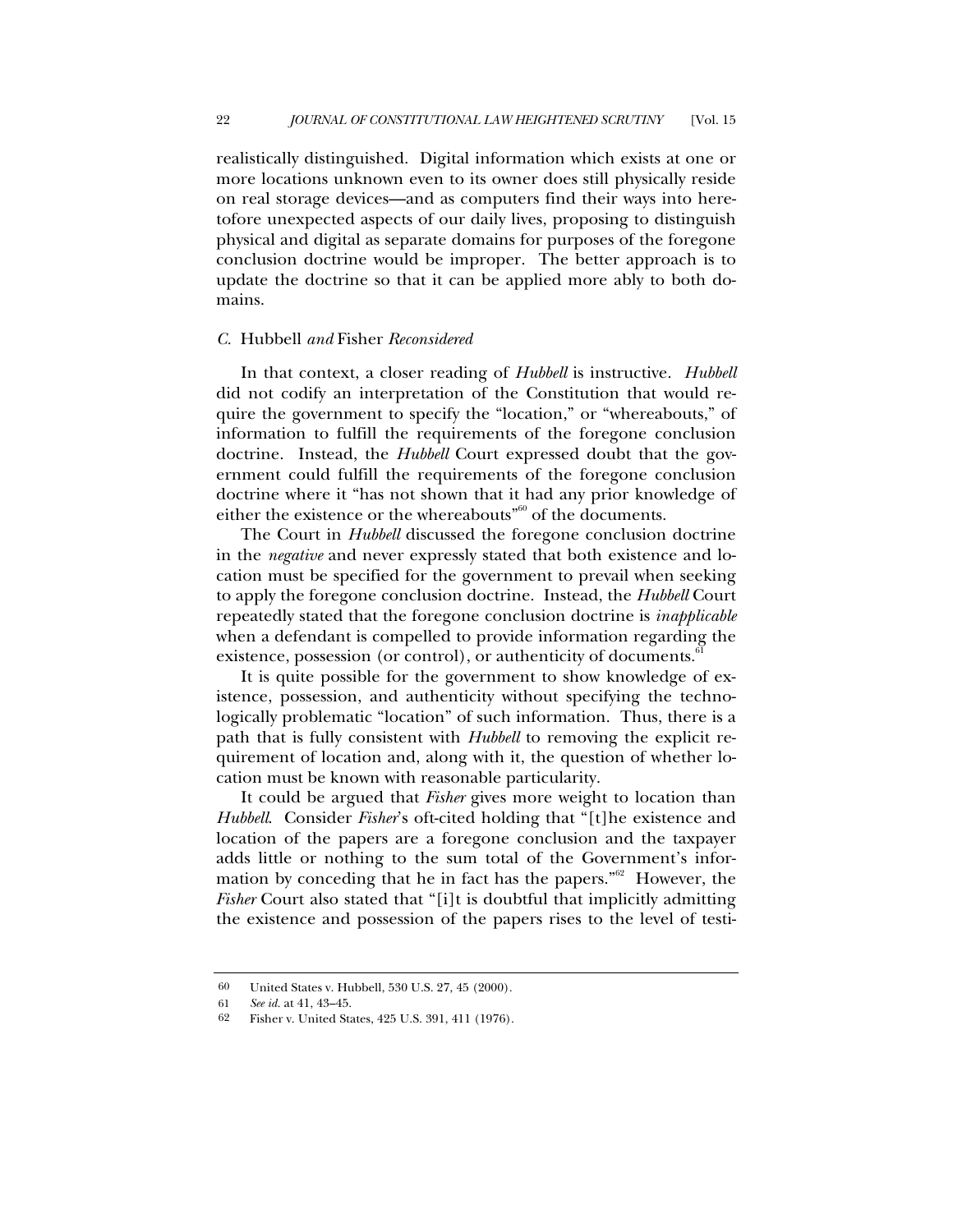mony within the protection of the Fifth Amendment.<sup>"63</sup> In 1976, the concepts of "possession" and "location" of documents were far more closely intertwined than they are today, and the *Fisher* Court's apparent use of these terms in an interchangeable manner was understandable. *Fisher* can also be interpreted as conveying that the core concept is "possession"—which mapped in 1976 directly to location, but no longer does. To the extent that these readings as to whether location is an inescapable requirement of the foregone conclusion doctrine are potentially inconsistent, *Hubbell* must be given more weight as the more recent ruling.

#### V. FOREGONE CONCLUSION: AN UPDATED FRAMEWORK

Recent circuit cases on compelled decryption usually characterize the three prongs of the foregone conclusion doctrine as existence, location, and authenticity. However, we believe that replacing "location" with "possession" or "control" is the correct reading of *Hubbell*. If the government is able to establish that a suspect possesses a particular file, the suspect should not then be able to effectively circumvent government efforts to obtain the document by simply using encryption to bury it in a mass of indistinguishable ones and zeros on a hard drive. Similarly, a document placed in the cloud, either in encrypted form or not, remains within the possession of the suspect.

The "existence" prong remains an appropriate component of the foregone conclusion doctrine. However, establishing that it is met can be difficult with digital documents. It will often be possible for the government to prove, through records subpoenaed from Internet or wireless service providers, that a suspect has downloaded a particular document. However, while this shows that the document existed (and was possessed by the suspect) at some point in the past, it does not show that the document still exists.

In many digital environments, "deleting" a document does not actually overwrite it on a storage device. Instead, it typically frees the associated storage space so that it can be used to store new information. Whether and how quickly the original document data is actually overwritten with new data depends, of course, on many factors. From a purely technical standpoint, the document can reasonably be said to exist as long as it is recoverable.

How can the government show that a document that was downloaded one month, or one year, ago still exists? The government will almost never be able to prove the negative—i.e., that in the interven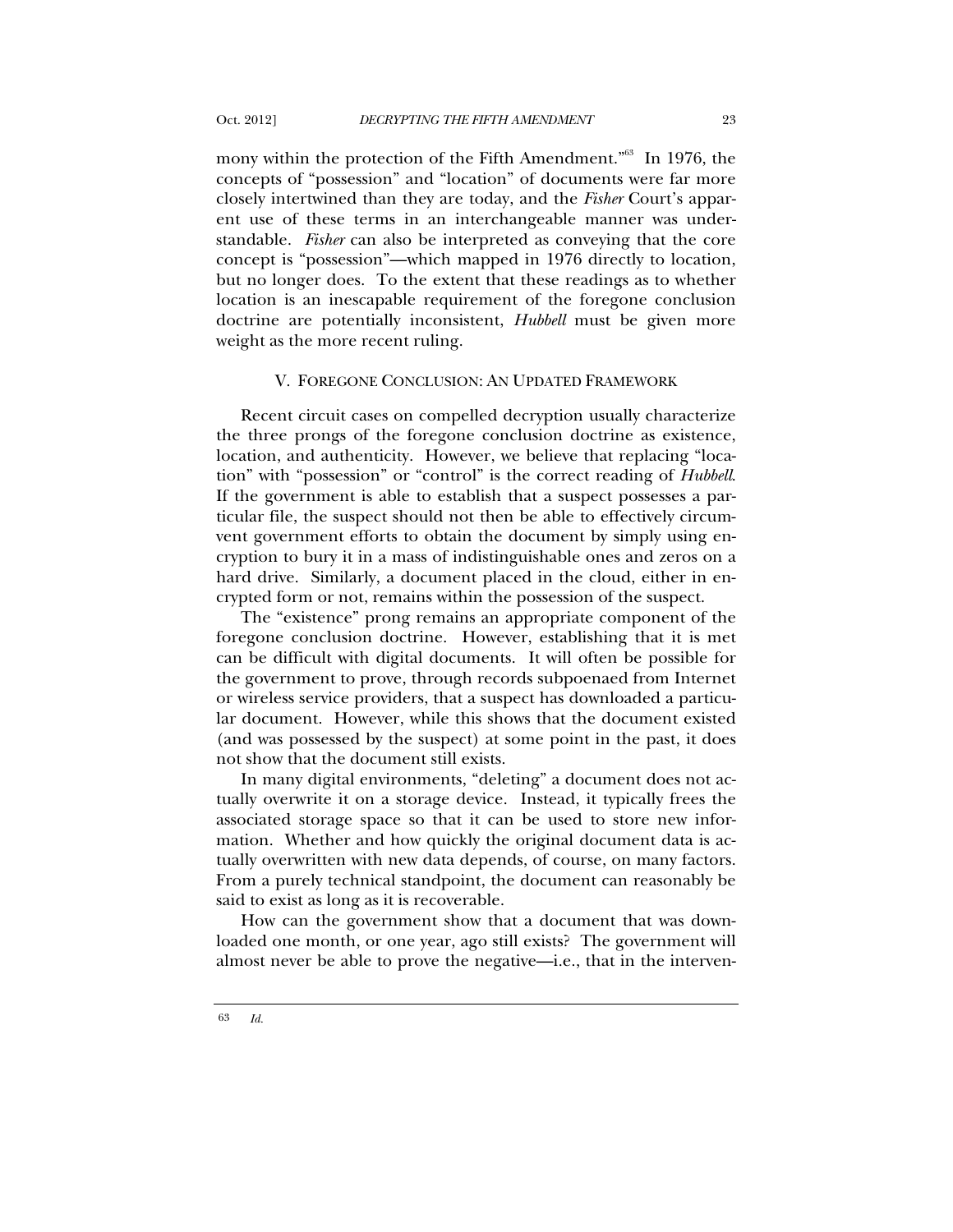ing time the suspect did not delete and overwrite the relevant file. Forcing the government to provide that proof would be tantamount to putting nearly all encrypted digital documents beyond discovery. On the other hand, exposing suspects to compelled decryption just because they are known, at some potentially distant time in the past, to have received a particular document, puts far too much power in the hands of the government.

Between these two undesirable extremes there is a solution, though not a perfect one: The government must show that the documents in question did indeed recently $64$  exist on media controlled by the suspect. Defendants ordered to decrypt the associated media get immunity for all documents that were not specifically identified in the government's showing of "existence." This would prevent government fishing expeditions to acquire previously unknown documents for use against the suspect.

# VI. DOES TECHNOLOGY CHALLENGE THE BOUNDARIES OF WHAT IS TESTIMONIAL?

The issue of compelled decryption inevitably turns in large part on the question of what constitutes a testimonial act. While precedent clearly establishes that mere physical characteristics are not afforded the protections of the Fifth Amendment, emerging technologies increasingly blur the distinction between physical attributes or actions and assertions of fact or belief.

Courts generally agree that divulging a password constitutes a testimonial act. Conversely, it is clear that a thumbprint is clearly nontestimonial, and the Fifth Amendment would not block authorities from compelling a suspect to provide a thumbprint needed to unlock his or her computer. The image of a suspect's face is also nontestimonial. Wireless device maker HTC was recently granted a patent for the use of face recognition in unlocking a computing device such as a smartphone.<sup>65</sup> The owner of such a phone, if it were seized in a future criminal investigation, could not prevent authorities from using the image of his or her face to unlock it.

<sup>64</sup> There is not necessarily an ideal answer to the question of what, exactly, "recent" might mean. Leaving the time duration unspecified creates the potential for governmental abuse. On the other hand, picking a particular number of days, weeks, or months would create what amounts to a very short statute of limitations, which would be problematic for other reasons, including the likely creation of software specifically designed to circumvent the time limit. In our view, this should be subject to review by a trial court to evaluate in the context of the alleged duration of the criminal activity.

<sup>65</sup> *See* Vlad Bobleanta, *HTC Wins Patent for Face Unlock*, UNWIRED VIEW (Apr. 4, 2012), http://www.unwiredview.com/2012/04/04/htc-wins-patent-for-face-unlock/.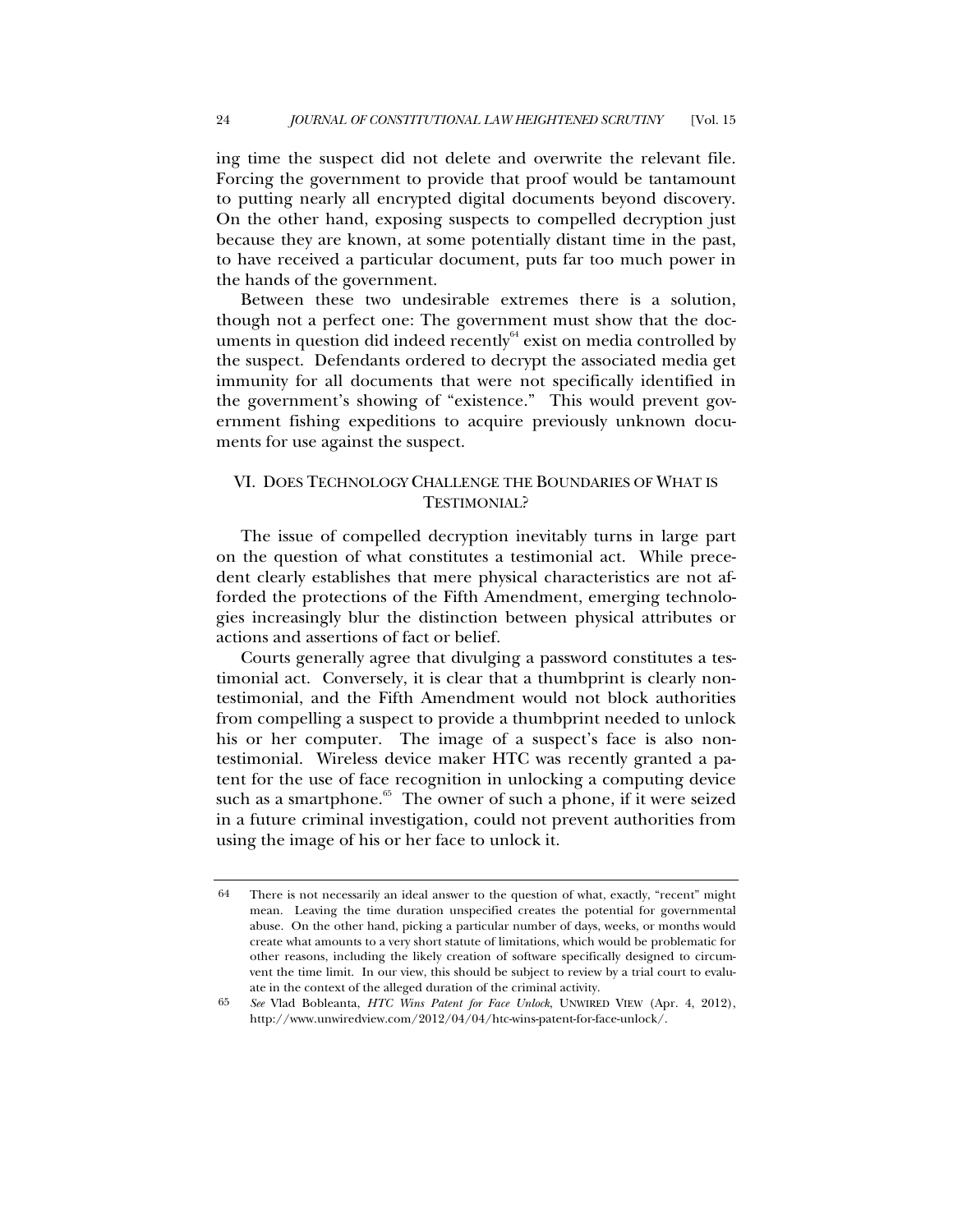#### *A. Are Gestures Testimonial?*

Gestures, however, present a more complex case. For example, consider the "pattern lock" used in place of a traditional alphanumeric password to secure some smartphones. These phones are unlocked when their owner traces a finger over the screen in a specific, personalized pattern. The pattern is chosen by the owner when he or she first acquires and configures the smartphone and is not generally known to the manufacturer of the phone or to the associated wireless service provider.

Pattern locks have already become an issue in criminal investigations. In January 2012, FBI agents seized a phone secured by a pattern lock from a suspect in a San Diego-area prostitution investigation.<sup>66</sup> As detailed in an FBI affidavit, technicians "attempted to gain access to the contents of the memory of the cellular telephone in question, but were unable to do so."<sup>67</sup> The affidavit further explains:

Failure to gain access to the cellular telephone's memory was caused by an electronic "pattern lock" programmed into the cellular telephone. A pattern lock is a modern type of password installed on electronic devices, typically cellular telephones. To unlock the device, a user must move a finger or stylus over the keypad touch screen in a precise pattern so as to trigger the previously coded un-locking mechanism. Entering repeated incorrect patterns will cause a lock-out, requiring a Google email login and password to override. Without the Google email login and password, the cellular telephone's memory can not be accessed.<sup>88</sup>

Having failed to identify the pattern needed to unlock the phone, federal investigators sought, and were granted, a warrant ordering Google to provide the login and password that would, in effect, circumvent the pattern lock. $69$ 

Despite that workaround, it appears that the disclosure of a pattern is a testimonial act, as it "requires [the defendant] to disclose the contents of his own mind."<sup>70</sup> The government should have no more ability to compel the phone owner to disclose the pattern than it would have to compel disclosure of an alphanumeric password.<sup>11</sup>

 <sup>66</sup> See Affidavit in Support of Search Warrant Application at 4–5, No. 3:12-mj-00882-NLS (S.D. Cal. Mar. 9, 2012), *available at* http://www.wired.com/images\_blogs/threatlevel/ 2012/03/gov.uscourts.casd\_.378626.1.0.pdf (last visited Oct. 5, 2012).

<sup>67</sup> *Id.* at 7.

<sup>68</sup> *Id.*

<sup>69</sup> *See* Application and Affidavit for Search Warrant, No. 3:12-mj-00882-NLS (S.D. Cal. Mar. 9, 2012), *available at* http://www.wired.com/images\_blogs/threatlevel/2012/03/ gov.uscourts.casd\_.378626.1.0.pdf (last visited Oct. 5, 2012).

<sup>70</sup> Curcio v. United States, 354 U.S. 118, 128 (1957).

<sup>71</sup> However, unlike a password, the pattern may be discernible without ever consulting the smartphone owner, especially if the phone has been unlocked hundreds of times. Much as a dirt path is formed in a grassy field that is repeatedly traversed in the same way, using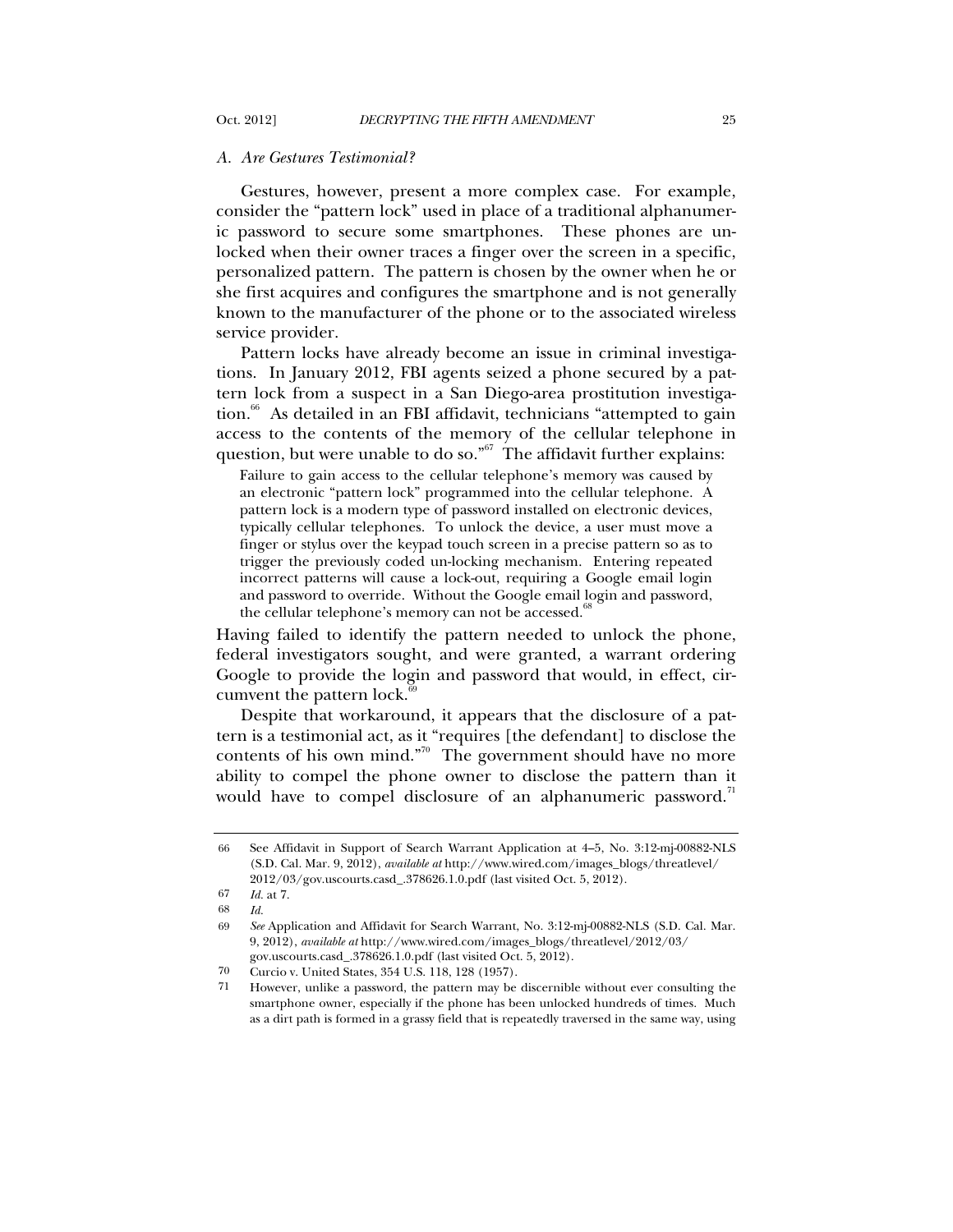While courts have addressed the testimonial nature of these technologies on an *ad hoc* basis, emerging technologies present broader constitutional challenges that are not so easily reconciled.

# *B. Keeping Secrets from Big Brother: Technologies That Can Read Our Thoughts*

It is tempting to make the distinction that physically measurable biometric attributes (fingerprints, iris and retina attributes, the shape of someone's face, etc.) are non-testimonial, while interactions with a device (entering a password, using a finger to trace the pattern in a pattern lock) involve testimonial information. But this distinction faces challenges given the increasing ability to obtain measurements conveying the contents of a person's mind. In fact, the entire concept of protecting the contents of a person's mind rests on the assumption that those contents must be voluntarily disclosed before others can know them. Current technology trends call the strength of that assumption into question.

For example, eye-tracking uses images from one or more cameras to capture subtle changes in the movements and structure of our eyes. Researchers in the United States and the United Kingdom have mapped the correlation between blink rates,<sup> $72$ </sup> pupil dilation, $73$  and deception. The Department of Homeland Security has been using eye-tracking technology in a "pre-crime" program aimed at identifying criminals before they act.<sup>74</sup> The DHS program, known as Future Attribute Screening Technology, is designed to analyze images acquired at airport security checkpoints to measure eye movement, position, and gaze (as well as heart rate, respiration, and facial expression) to identify behavior deemed suspicious. $\mathbb{S}^5$ 

Eye-tracking and related methods could allow investigators to ask questions that lead to information about the contents of a suspect's

a pattern on a smartphone could create subtle evidence of wear on the screen that could be identified using advanced imaging and measurement techniques. These measurements, of course, would not implicate the Fifth Amendment. Thus, once the phone is well-worn enough so that the pattern can be ascertained by physical analysis of the phone, the pattern is in some sense both like a combination to a lock and a key to a strongbox: It is the contents of the phone owner's mind, but it is also ascertainable from physical attributes of the phone that can be measured without the suspect's participation.

<sup>72</sup> *See* Lucy Cockcroft, *Liars are Exposed by Blinking*, THE TELEGRAPH (Aug. 20, 2008, 8:32 AM), http://www.telegraph.co.uk/news/2589073/Liars-are-exposed-by-blinking.html.

<sup>73</sup> *See You Can't Hide Your Lyin' Eyes*, UNIVERSITY OF UTAH (July 12, 2010), http://unews.utah.edu/news\_releases/you-can039t-hide-your-lyin039-eyes/.

<sup>74</sup> *See* Declan McCullagh, *Homeland Security Moves Forward with "Pre-Crime" Detection*, CNET (Oct. 7, 2011, 4:00 AM), http://news.cnet.com/8301-31921\_3-20117058-281/homelandsecurity-moves-forward-with-pre-crime-detection/.

<sup>75</sup> *See id.*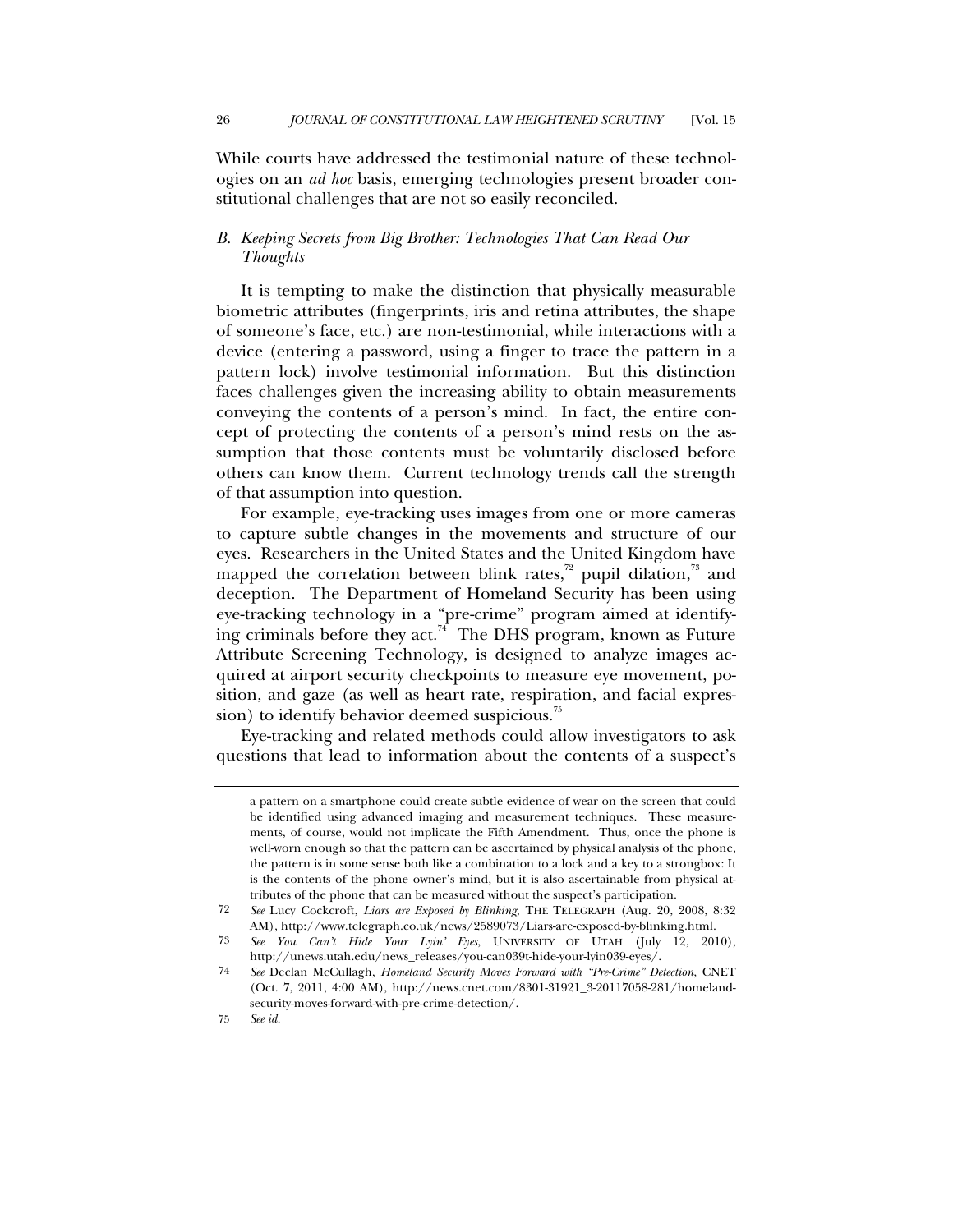mind, even when he or she declines to provide a verbal answer. It is easy to envision a sort of "20 questions" approach designed to elicit information that might make a password easier to crack. For example, a suspect's reaction to questions such as "does your password have fewer than 10 characters?" or "does it contain any numbers?" might allow investigators to greatly narrow the set of possible passwords, thereby increasing their ability to access a secured device using a brute force search.

The end game for these sorts of approaches lies in technologies that quite literally measure the contents of a person's mind. Functional MRI (fMRI), which enables real-time measurement of localized activity within the brain, is starting to make this feasible.

In 2011, Princeton researchers demonstrated that it is "possible to generate *text* about the mental content reflected in brain images."76 The researchers "found that they could confidently determine from an fMRI image the general topic on a participant's mind, but that deciphering specific objects was trickier."77 For example, while today's fMRI methods might make it possible to determine that a person is thinking about a vegetable as opposed to a type of furniture, they are unable to identify which specific vegetable the person is visualizing. fMRI methods of the future will presumably allow more specificity.

The prospect that fMRI methods could be used to forcibly extract information from a person's mind is chilling. However, investigators clearly have the right to videotape an interrogation, and subsequently study the video for cues contained in eye movements and respiration. The use of cameras with sufficiently high resolution to discern pupil dilation and pulse rate is equally unlikely to be deemed unconstitutional.

At some point, however, government use of these newer technologies will run up against the Fifth Amendment. In the near future, fMRI technologies might enable the extraction of simple thoughts such as information relating to passwords. In our opinion, using fMRI methods to extract information raises questions both of the testimonial nature of the act and of compulsion.

Allen and Mace have argued that "testimony is the substantive content of cognition."78 While this definition has not been adopted by the Court, the use of fMRI methods presents an eye-opening case

<sup>76</sup> Francisco Pereira, Greg Detre & Matthew Botvinick, *Generating Text from Functional Brain Images*, FRONTIERS IN HUM. NEUROSCIENCE, Aug. 2011, at 1.

<sup>77</sup> Morgan Kelly, *Word Association: Princeton Study Matches Brain Scans with Complex Thought*, PRINCETON UNIVERSITY (Aug. 31, 2011, 9:00 AM), http://www.princeton.edu/main/ news/archive/S31/47/31I07/index.xml?section=topstories.

<sup>78</sup> Allen & Mace, *supra* note 38, at 250 (internal quotation marks omitted).